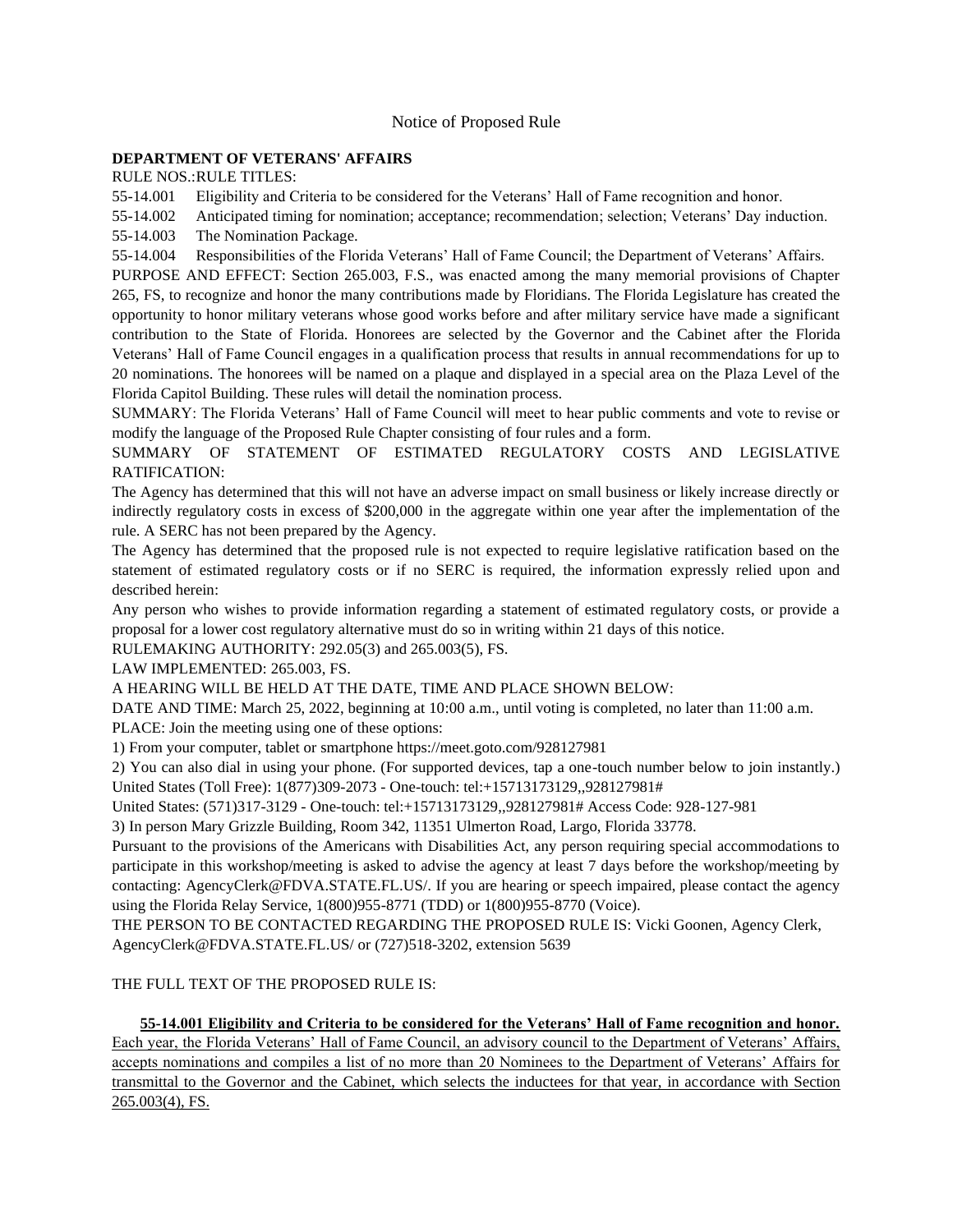(1) Eligibility for nomination is based on the following criteria:

(a) Nominations may be made directly by the person seeking this honor, or indirectly by a proponent who may be a friend, family member, or other person who believes that the nominee merits consideration for this honor for his or her significant good works and contributions to the State of Florida during or after military service.

(b) Nominees shall meet the definition of "Veteran" as defined by Section 1.01(14), FS, and evidenced by Department of Defense documents such as DD Form 214 that may be obtained from the National Archives a[t](https://www.archives.gov/veterans/) [https://www.archives.gov/veterans/,](https://www.archives.gov/veterans/) or proof of service from the Florida National Guard with NGB Form 22 found a[t https://www.ngbpmc.ng.mil/Forms/NGB-Forms/.](https://www.ngbpmc.ng.mil/Forms/NGB-Forms/)

(c) Nominees or proponents shall produce evidence that the nominee received an honorable discharge from any of the United States Armed Forces or Florida National Guard and provide official documentation verifying the Nominee's discharge status.

(d) Nominees shall be of good moral character, as attested to and supported with evidence of good character, if so requested.

(e) Posthumous nominations are acceptable and require records to document military service, just as for living Nominees. If no DD Form 214 or NGB Form 22 is available, proponents may provide other documentation including discharge papers, news articles, affidavits, official letters of service from their branch of service, the Department of Defense, the Florida National Guard, or any other documentation that can be verified.

(f) Military rank cannot be a factor for consideration of a Nominee. Rank will be redacted from the nomination package prior to scoring by the Florida Veterans' Hall of Fame Council.

(g) Employees of the Governor's staff, all constitutionally elected officials in the State of Florida, Florida state agency heads, members of County Veteran Service Offices and members of the Florida Department of Veterans' Affairs, its paid Foundation members and the Veterans' Hall of Fame Council are ineligible for induction until two (2) years after they have left his or her position. The Veterans' Hall of Fame Council may recommend a waiver of the two (2) year requirement for nominees over the age of 70.

(h) As a prerequisite to consideration for this honor, Nominees must have either been born in Florida or have adopted Florida as the Nominee's home state.

(2) The Florida Veterans' Hall of Fame Counsel shall consider the following criteria and evaluate each factor, giving weight to:

(a) Education and training accomplishments;

(b) Significant civilian significant contributions and accomplishments, whether civic, business, public service, or other pursuits;

(c) Advocacy on behalf of Veterans;

(d) Awards and honors in military and all other fields of endeavor; and (e) The overall impact made to the State of Florida.

(3) Nominees will be scored on a 50 point scale, as follows:

(a) 15 points for impact the Nominee has made to the State of Florida; (b) 10 points for "whole-citizen" evaluation of the Nominee;

(c) 10 points for Nominee's advocacy on behalf of Veterans; (d) 10 points for civic activities and contributions; and

(e) 5 points for awards and/or honors.

*Rulemaking Authority 292.05(3) and 265.003(5), FS. Law Implemented 265.003, FS. History–New \_\_\_\_\_.*

## **55-14.002 Anticipated timing for nomination; acceptance; recommendation; selection; Veterans' Day induction.**

(1) Nomination.

(a) Each Nominee or proponent shall submit the nomination package to the Florida Veteran's Hall of Fame Council between November 30th through March 31<sup>st</sup> of the following year, referred to as "the induction year" or until the first 100 applications have been received at which time the nomination window will close. The Florida Veterans' Hall of Fame Council shall meet at least once during the nomination window to establish the number of Nominees to be selected for the upcoming class.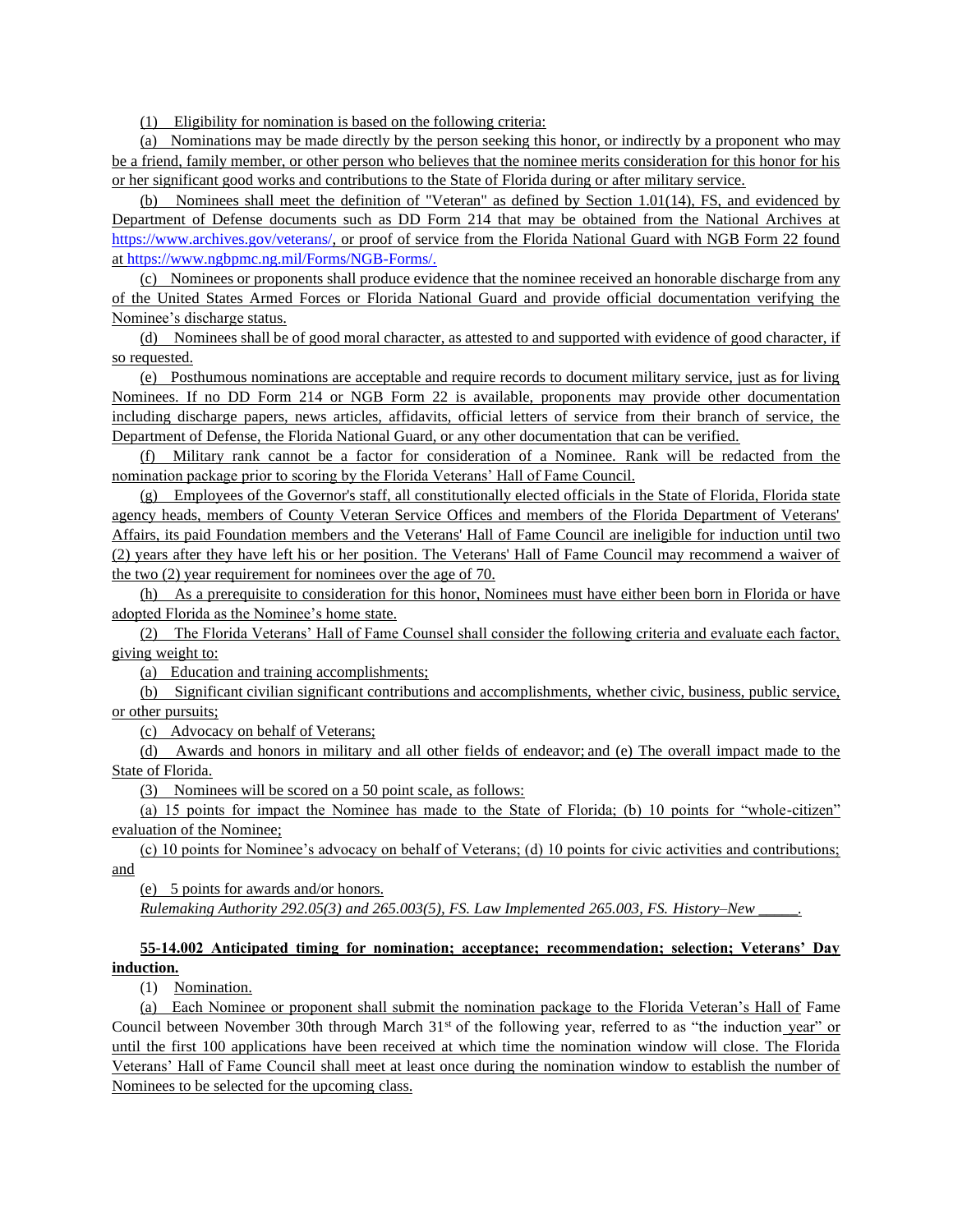(b) Nominations will be made by printing, providing requested information, and submitting the complete Nomination Form found at [*Nomination Form, DOS placeholder link***]** and incorporated by reference, with supporting documentation to the following address: Florida Veterans' Hall of Fame Council, The Capitol, 400 S. Monroe Street, Suite 2105, Tallahassee, Florida 33399-0001, or by e-mailing the package to: FVHOF@FDVA.STATE.FL.US/. Any questions may be directed to the Department of Veterans' Affairs at (850) 487-1533.

(2) Acceptance.

(a) The administrative staff for the Florida Veterans' Hall of Fame Council will review each nomination package and determine whether an application is complete with all required supporting documentation, no later than April  $30<sup>th</sup>$  of each year, and shall send a letter of acknowledgement to indicate acceptance of the complete nomination package.

(b) Thereafter, Department of Veterans' Affairs staff will distribute all nomination packages for review by the Florida Veterans' Hall of Fame Council members.

(c) The Florida Veterans' Hall of Fame Council will meet at a noticed time and place during the induction year to consider nominations. The agenda prepared for that meeting will include the full list of Nominees in order to provide information to the public.

(3) Recommendation.

(a) The Florida Veterans' Hall of Fame Council will notice the meeting in the Florida Administrative Register, and will meet to comment, discuss, and evaluate nominees, weighing the various qualities and characteristics of each person in order to score each person for civic, business, public service or other pursuits, and will thereafter vote at that meeting on whom to recommend.

(b) Department of Veterans' Affairs staff will calculate total scores of all Nominees as evaluated by each of the Florida Veterans' Hall of Fame Council members and prioritize the nominations by total scores. Top scoring Nominees will progress to the next stage and their names will be announced to the public before the close of the meeting.

(c) Upon certification of the nominees by the Florida Veterans' Hall of Fame Council Chair, the selected class of Nominees will be transmitted to the Executive Director of the Department of Veterans' Affairs.

(4) Selection.

(a) In accordance with Section 265.003(4), FS, the Executive Director of the Department of Veterans' Affairs will forward up to 20 Nominees recommended by the Florida Veterans' Hall of Fame Council for selection to the Governor and the Cabinet for inclusion on the earliest available Cabinet meeting.

(b) Thereafter, the Governor and the Cabinet will select the Nominees who will be inducted on or around the next Veterans' Day, the date Veterans' Day will be commemorated in accordance with the national calendar and as the Cabinet schedule permits. The staff for the Florida Veterans' Hall of Fame Council will send a letter of congratulations and invitation will be mailed to the address of the Nominee or proponent, seeking an RSVP for the induction ceremony.

1. Induction. The induction ceremony will be a formal event scheduled on or around Veterans' Day in accordance with Section 265.003(5), FS.

*Rulemaking Authority 292.05(3) and 265.003(5), FS. Law Implemented 265.003, FS. History–New .*

## **55-14.003 The Nomination Package.**

The Florida Veterans Hall of Fame Council has developed a Nomination Form and instruction to facilitate the assembly of a nomination package for consistency in the evaluation process and procedure so that all nominees are reviewed and approved on an equal basis that will include:

(1) Nomination form is available at *[Nomination Form, DOS placeholder link***]**, consisting of: (a) Name and contact information of the Nominee and proponent/nominator, if any;

(a) In the case of posthumous nominations, the application will provide the name and contact information for the next of kin;

(b) Attestation by the Nominee and/or proponent/Nominator that the information that is being submitted in true to best of his or her knowledge and belief, that the Nominee is of good moral character;